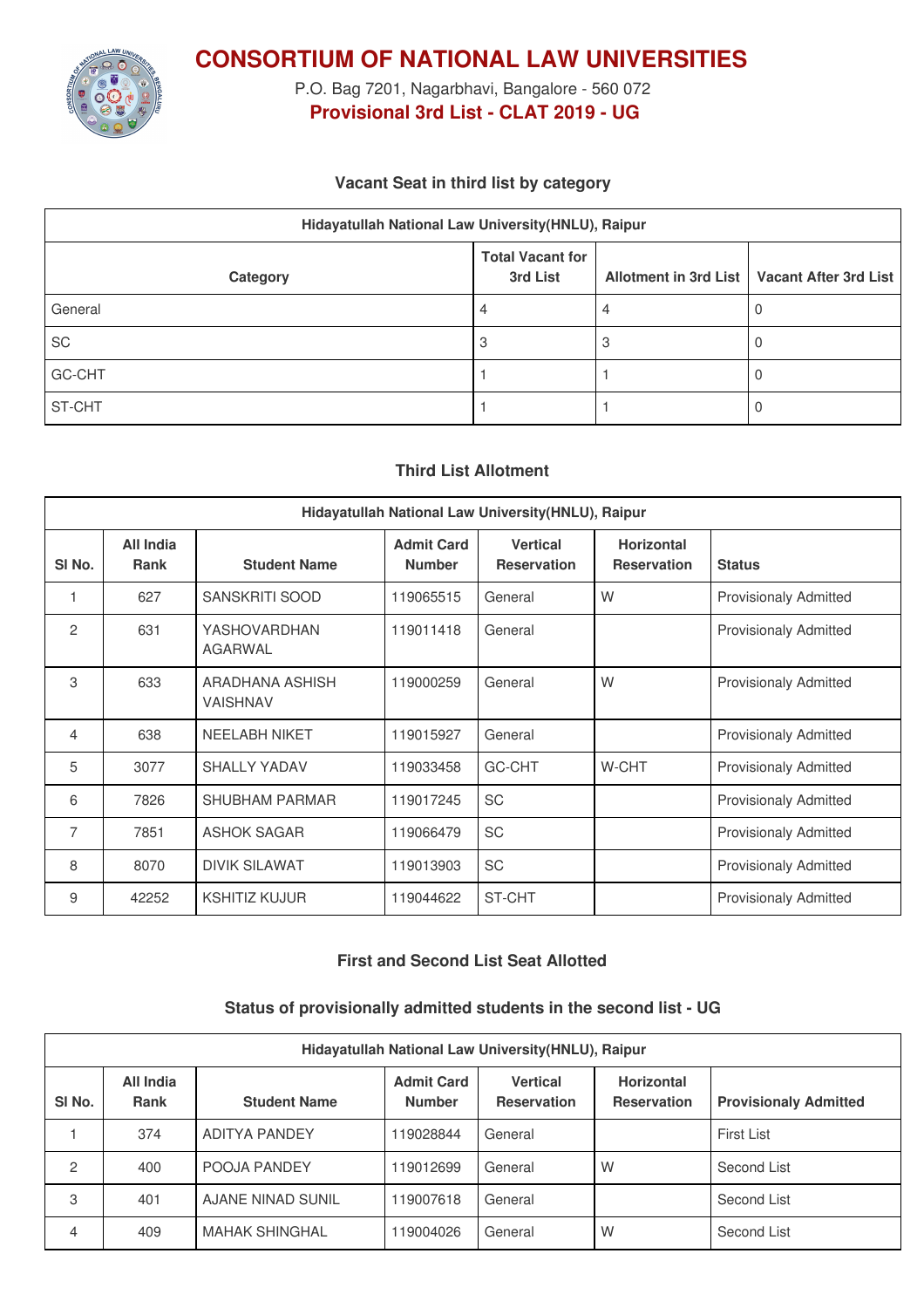|                | Hidayatullah National Law University(HNLU), Raipur |                                           |                                    |                                       |                                         |                              |  |  |
|----------------|----------------------------------------------------|-------------------------------------------|------------------------------------|---------------------------------------|-----------------------------------------|------------------------------|--|--|
| SI No.         | <b>All India</b><br><b>Rank</b>                    | <b>Student Name</b>                       | <b>Admit Card</b><br><b>Number</b> | <b>Vertical</b><br><b>Reservation</b> | <b>Horizontal</b><br><b>Reservation</b> | <b>Provisionaly Admitted</b> |  |  |
| 5              | 439                                                | <b>KARTHIK OMKAR</b>                      | 119027427                          | General                               |                                         | First List                   |  |  |
| 6              | 458                                                | PRACHET SHARMA                            | 119035700                          | General                               |                                         | Second List                  |  |  |
| $\overline{7}$ | 469                                                | <b>MAYANK JOSHI</b>                       | 119016878                          | General                               |                                         | Second List                  |  |  |
| 8              | 470                                                | AARYAN MITHAL                             | 119035897                          | General                               |                                         | Second List                  |  |  |
| 9              | 473                                                | <b>DIVYA SHARMA</b>                       | 119034047                          | General                               | W                                       | Second List                  |  |  |
| 10             | 484                                                | <b>SAMARTH GARG</b>                       | 119027041                          | General                               |                                         | Second List                  |  |  |
| 11             | 488                                                | YASH AGARWAL                              | 119032091                          | General                               |                                         | Second List                  |  |  |
| 12             | 493                                                | NEELCHANDRA BUTY                          | 119005375                          | General                               |                                         | Second List                  |  |  |
| 13             | 497                                                | <b>SHAMBHAVI SHANI</b>                    | 119016797                          | General                               | W                                       | Second List                  |  |  |
| 14             | 513                                                | <b>ADITYA RAI</b>                         | 119012370                          | General                               |                                         | Second List                  |  |  |
| 15             | 517                                                | <b>AAKRITI SRIVASTAVA</b>                 | 119005679                          | General                               | W                                       | Second List                  |  |  |
| 16             | 520                                                | <b>MANVI MEHTA</b>                        | 119016997                          | General                               | W                                       | Second List                  |  |  |
| 17             | 521                                                | KIRTI SHARMA                              | 119020001                          | General                               | W                                       | Second List                  |  |  |
| 18             | 522                                                | AMOGHA SHYAM<br><b>KONAMME</b>            | 119001776                          | General                               |                                         | Second List                  |  |  |
| 19             | 523                                                | AANAND KISHORE                            | 119002596                          | General                               |                                         | Second List                  |  |  |
| 20             | 525                                                | RENUKA BHUSHAN<br><b>NEVGI</b>            | 119022716                          | General                               | W                                       | Second List                  |  |  |
| 21             | 526                                                | SAMEER RAJPUT                             | 119033308                          | General                               |                                         | Second List                  |  |  |
| 22             | 527                                                | <b>BURUJUPATI SIDHI</b><br>PRAMODH RAYUDU | 119002478                          | General                               |                                         | Second List                  |  |  |
| 23             | 529                                                | AYUSHI TALANPURIYA                        | 119034433                          | General                               | W                                       | Second List                  |  |  |
| 24             | 531                                                | PRANSHU SHANKAR<br>TIWARI                 | 119013044                          | General                               |                                         | Second List                  |  |  |
| 25             | 536                                                | URVI BHARDWAJ                             | 119005085                          | General                               | W                                       | Second List                  |  |  |
| 26             | 537                                                | TANISHKA SAXENA                           | 119047419                          | General                               | W                                       | Second List                  |  |  |
| 27             | 543                                                | KASHISH LALWANI                           | 119012534                          | General                               | W                                       | Second List                  |  |  |
| 28             | 546                                                | VARDA SAXENA                              | 119001622                          | General                               | W                                       | Second List                  |  |  |
| 29             | 549                                                | KSHITIJ AWASTHI                           | 119003439                          | General                               |                                         | Second List                  |  |  |
| 30             | 561                                                | ANUSHRI CHATURVEDI                        | 119026321                          | General                               | W                                       | Second List                  |  |  |
| 31             | 562                                                | AAYUSHMAN RAWAT                           | 119001582                          | General                               |                                         | Second List                  |  |  |
| 32             | 564                                                | SANSKRUTI JAIN                            | 119017528                          | General                               | W                                       | Second List                  |  |  |
| 33             | 566                                                | <b>ARJIT MISHRA</b>                       | 119036072                          | General                               |                                         | Second List                  |  |  |
| 34             | 571                                                | <b>WRIDDHIMAN DEY</b>                     | 119027694                          | General                               |                                         | Second List                  |  |  |
| 35             | 573                                                | KUMAR KARTIKEYA                           | 119028189                          | General                               |                                         | Second List                  |  |  |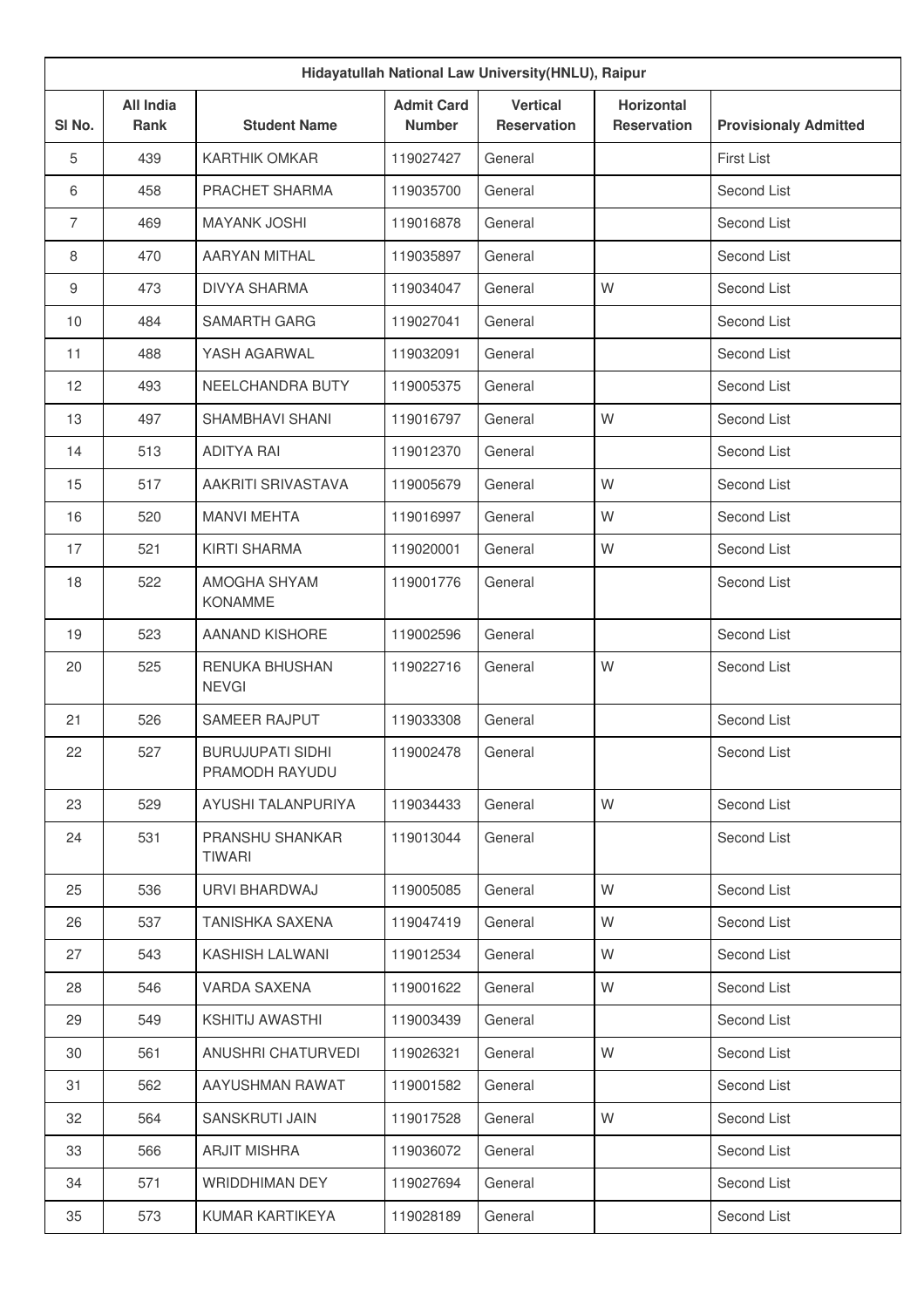| Hidayatullah National Law University (HNLU), Raipur |                                 |                                  |                                    |                                       |                                         |                              |  |
|-----------------------------------------------------|---------------------------------|----------------------------------|------------------------------------|---------------------------------------|-----------------------------------------|------------------------------|--|
| SI <sub>No.</sub>                                   | <b>All India</b><br><b>Rank</b> | <b>Student Name</b>              | <b>Admit Card</b><br><b>Number</b> | <b>Vertical</b><br><b>Reservation</b> | <b>Horizontal</b><br><b>Reservation</b> | <b>Provisionaly Admitted</b> |  |
| 36                                                  | 574                             | <b>CHAITANYA GUPTA</b>           | 119007141                          | General                               |                                         | Second List                  |  |
| 37                                                  | 581                             | PRAVEEN SHARMA                   | 119052181                          | General                               |                                         | Second List                  |  |
| 38                                                  | 582                             | <b>VARNIKA JAIN</b>              | 119003118                          | General                               | W                                       | Second List                  |  |
| 39                                                  | 584                             | <b>TARNI AGARWAL</b>             | 119006703                          | General                               | W                                       | Second List                  |  |
| 40                                                  | 587                             | <b>ISHAAN SARASWAT</b>           | 119005199                          | General                               |                                         | Second List                  |  |
| 41                                                  | 588                             | <b>DRISHTI GUPTA</b>             | 119025633                          | General                               | W                                       | Second List                  |  |
| 42                                                  | 591                             | NAPHADE NIRDHAR<br><b>NINAD</b>  | 119002008                          | General                               |                                         | Second List                  |  |
| 43                                                  | 593                             | <b>RIDHIMA</b>                   | 119024887                          | General                               | W                                       | Second List                  |  |
| 44                                                  | 594                             | <b>KAPIL DEVNANI</b>             | 119023171                          | General                               |                                         | Second List                  |  |
| 45                                                  | 604                             | <b>MEHAK JAIN</b>                | 119004686                          | General                               | W                                       | Second List                  |  |
| 46                                                  | 605                             | SRIRADHA RAI<br><b>CHOUDHURI</b> | 119011030                          | General                               | W                                       | Second List                  |  |
| 47                                                  | 608                             | <b>ISHIKA JINDAL</b>             | 119008104                          | General                               | W                                       | Second List                  |  |
| 48                                                  | 613                             | <b>ISHI SHRIVASTAVA</b>          | 119017544                          | General                               | W                                       | Second List                  |  |
| 49                                                  | 619                             | <b>RIVA KHAN</b>                 | 119050498                          | General                               | W                                       | Second List                  |  |
| 50                                                  | 620                             | ANURAG R NAIR                    | 119008094                          | General                               |                                         | Second List                  |  |
| 51                                                  | 622                             | RUDRANSH PANDEY                  | 119000912                          | General                               |                                         | Second List                  |  |
| 52                                                  | 623                             | <b>MUKUND SINHA</b>              | 119005477                          | General                               |                                         | Second List                  |  |
| 53                                                  | 625                             | <b>AMOGH DASIGI</b>              | 119000023                          | General                               |                                         | Second List                  |  |
| 54                                                  | 626                             | <b>SAYOR RAY</b>                 | 119007950                          | General                               |                                         | Second List                  |  |
| 55                                                  | 765                             | RIBHAV AGRAWAL                   | 119034230                          | GC-CHT                                | SAP DFF CH                              | <b>First List</b>            |  |
| 56                                                  | 788                             | ANANYA PANDE                     | 119000608                          | GC-CHT                                |                                         | <b>First List</b>            |  |
| 57                                                  | 1002                            | SHAGUN KASHYAP                   | 119037476                          | GC-CHT                                | W-CHT                                   | Second List                  |  |
| 58                                                  | 1030                            | SANCHITA MAKHIJA                 | 119069757                          | GC-CHT                                | W-CHT                                   | <b>First List</b>            |  |
| 59                                                  | 1033                            | SHUBHAM JINDAL                   | 119032608                          | GC-CHT                                |                                         | <b>First List</b>            |  |
| 60                                                  | 1157                            | SHASHWAT TIWARI                  | 119060207                          | GC-CHT                                |                                         | <b>First List</b>            |  |
| 61                                                  | 1362                            | <b>ANAND SINGH</b>               | 119028892                          | GC-CHT                                |                                         | <b>First List</b>            |  |
| 62                                                  | 1449                            | PRANEET PANDEY                   | 119028442                          | GC-CHT                                |                                         | Second List                  |  |
| 63                                                  | 1465                            | SAKSHI SHRIVASTAVA               | 119035597                          | GC-CHT                                | W-CHT                                   | <b>First List</b>            |  |
| 64                                                  | 1507                            | <b>GARIMA AGRAWAL</b>            | 119025976                          | GC-CHT                                | W-CHT                                   | <b>First List</b>            |  |
| 65                                                  | 1512                            | ROSHAN JAJU                      | 119027759                          | GC-CHT                                |                                         | <b>First List</b>            |  |
| 66                                                  | 1528                            | RUPESH D SANGHVI                 | 119027240                          | GC-CHT                                |                                         | Second List                  |  |
| 67                                                  | 1989                            | SHATAKSHI ARORA                  | 119042331                          | GC-CHT                                | W-CHT                                   | <b>First List</b>            |  |
| 68                                                  | 2003                            | NAMAN KESWANI                    | 119015012                          | GC-CHT                                |                                         | First List                   |  |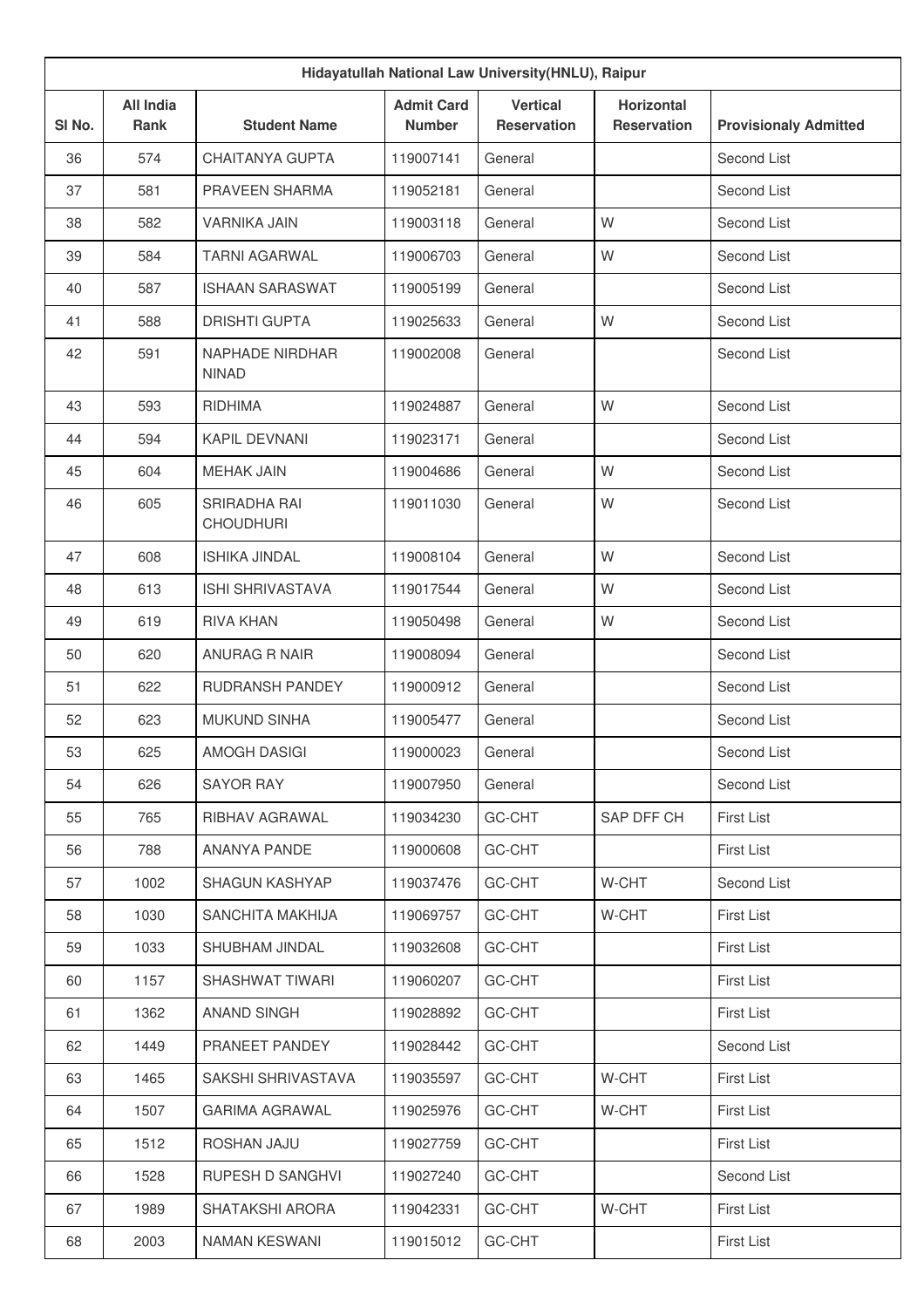| Hidayatullah National Law University(HNLU), Raipur |                                 |                                        |                                    |                                       |                                         |                              |  |
|----------------------------------------------------|---------------------------------|----------------------------------------|------------------------------------|---------------------------------------|-----------------------------------------|------------------------------|--|
| SI No.                                             | <b>All India</b><br><b>Rank</b> | <b>Student Name</b>                    | <b>Admit Card</b><br><b>Number</b> | <b>Vertical</b><br><b>Reservation</b> | <b>Horizontal</b><br><b>Reservation</b> | <b>Provisionaly Admitted</b> |  |
| 69                                                 | 2046                            | <b>ADITYA SINGH</b>                    | 119007704                          | GC-CHT                                |                                         | <b>First List</b>            |  |
| 70                                                 | 2113                            | <b>ARYA MITTAL</b>                     | 119005873                          | GC-CHT                                | W-CHT                                   | Second List                  |  |
| 71                                                 | 2117                            | <b>SIMRAN DHANER</b>                   | 119000650                          | GC-CHT                                | W-CHT                                   | <b>First List</b>            |  |
| 72                                                 | 2157                            | <b>HARSH MITTAL</b>                    | 119069957                          | GC-CHT                                |                                         | Second List                  |  |
| 73                                                 | 2179                            | <b>ISHAAN SINGH</b><br><b>KUSHWAHA</b> | 119012727                          | GC-CHT                                |                                         | <b>First List</b>            |  |
| 74                                                 | 2283                            | <b>GARIMA GUPTA</b>                    | 119064919                          | GC-CHT                                | W-CHT                                   | <b>First List</b>            |  |
| 75                                                 | 2402                            | <b>ASHUTOSH RAJPUT</b>                 | 119006802                          | GC-CHT                                |                                         | First List                   |  |
| 76                                                 | 2405                            | <b>ARUSH MITTAL</b>                    | 119021722                          | GC-CHT                                |                                         | <b>First List</b>            |  |
| 77                                                 | 2421                            | <b>DHEERAJ RATHI</b>                   | 119053462                          | GC-CHT                                |                                         | Second List                  |  |
| 78                                                 | 2499                            | ADHYA SHARMA                           | 119011981                          | GC-CHT                                | W-CHT                                   | <b>First List</b>            |  |
| 79                                                 | 2782                            | <b>HRITI PAREKH</b>                    | 119028452                          | GC-CHT                                | W-CHT                                   | <b>First List</b>            |  |
| 80                                                 | 2792                            | <b>RISHABH AGRAWAL</b>                 | 119000307                          | GC-CHT                                |                                         | <b>First List</b>            |  |
| 81                                                 | 2883                            | <b>AMIT KUMAR</b>                      | 119025359                          | GC-CHT                                |                                         | Second List                  |  |
| 82                                                 | 2972                            | AKANKSHA DAS                           | 119025019                          | GC-CHT                                | W-CHT                                   | Second List                  |  |
| 83                                                 | 2986                            | <b>GOURAV MUNDRA</b>                   | 119028526                          | GC-CHT                                |                                         | Second List                  |  |
| 84                                                 | 3011                            | <b>KRITI CHATURVEDI</b>                | 119066073                          | GC-CHT                                | W-CHT                                   | Second List                  |  |
| 85                                                 | 3056                            | <b>VAISHALI JESWANI</b>                | 119047985                          | GC-CHT                                | W-CHT                                   | Second List                  |  |
| 86                                                 | 4515                            | PRAKHAR KUMAR SAHU                     | 119033273                          | OBC-CHT                               |                                         | <b>First List</b>            |  |
| 87                                                 | 4581                            | SEJAL SAHU                             | 119024426                          | OBC-CHT                               | W-CHT                                   | <b>First List</b>            |  |
| 88                                                 | 4889                            | SHUBHAM ADITYA                         | 119000109                          | OBC-CHT                               |                                         | First List                   |  |
| 89                                                 | 5723                            | ROHAN SINGH                            | 119011449                          | SC                                    |                                         | Second List                  |  |
| 90                                                 | 5906                            | SANDEEP PATEL                          | 119063990                          | OBC-CHT                               |                                         | <b>First List</b>            |  |
| 91                                                 | 6257                            | <b>TRIPTI JAISWAL</b>                  | 119016968                          | OBC-CHT                               | W-CHT                                   | First List                   |  |
| 92                                                 | 6465                            | AAYUSHI KHEDE                          | 119008883                          | SC                                    | W                                       | Second List                  |  |
| 93                                                 | 6503                            | <b>SUSMITA MANDAL</b>                  | 119046677                          | SC                                    | W                                       | <b>First List</b>            |  |
| 94                                                 | 6542                            | <b>KRITIKA SINGH</b>                   | 119017015                          | SC                                    | W                                       | Second List                  |  |
| 95                                                 | 6554                            | <b>BIKRAM PRAMANIK</b>                 | 119045963                          | SC                                    |                                         | <b>First List</b>            |  |
| 96                                                 | 6560                            | <b>MAYANK CHANDRA</b>                  | 119017910                          | OBC-CHT                               |                                         | First List                   |  |
| 97                                                 | 6823                            | MANISH KUMAR YADAV                     | 119022251                          | OBC-CHT                               |                                         | First List                   |  |
| 98                                                 | 6920                            | SOUMYA SHEFALI<br>CHANDRAKAR           | 119027164                          | OBC-CHT                               | W-CHT                                   | <b>First List</b>            |  |
| 99                                                 | 7075                            | NIHARIKA SONKAMLE                      | 119006911                          | SC                                    | W                                       | <b>First List</b>            |  |
| 100                                                | 7545                            | PIYUSH RATHORE                         | 119013875                          | SC                                    |                                         | Second List                  |  |
| 101                                                | 7565                            | <b>JATIN</b>                           | 119050333                          | SC                                    |                                         | Second List                  |  |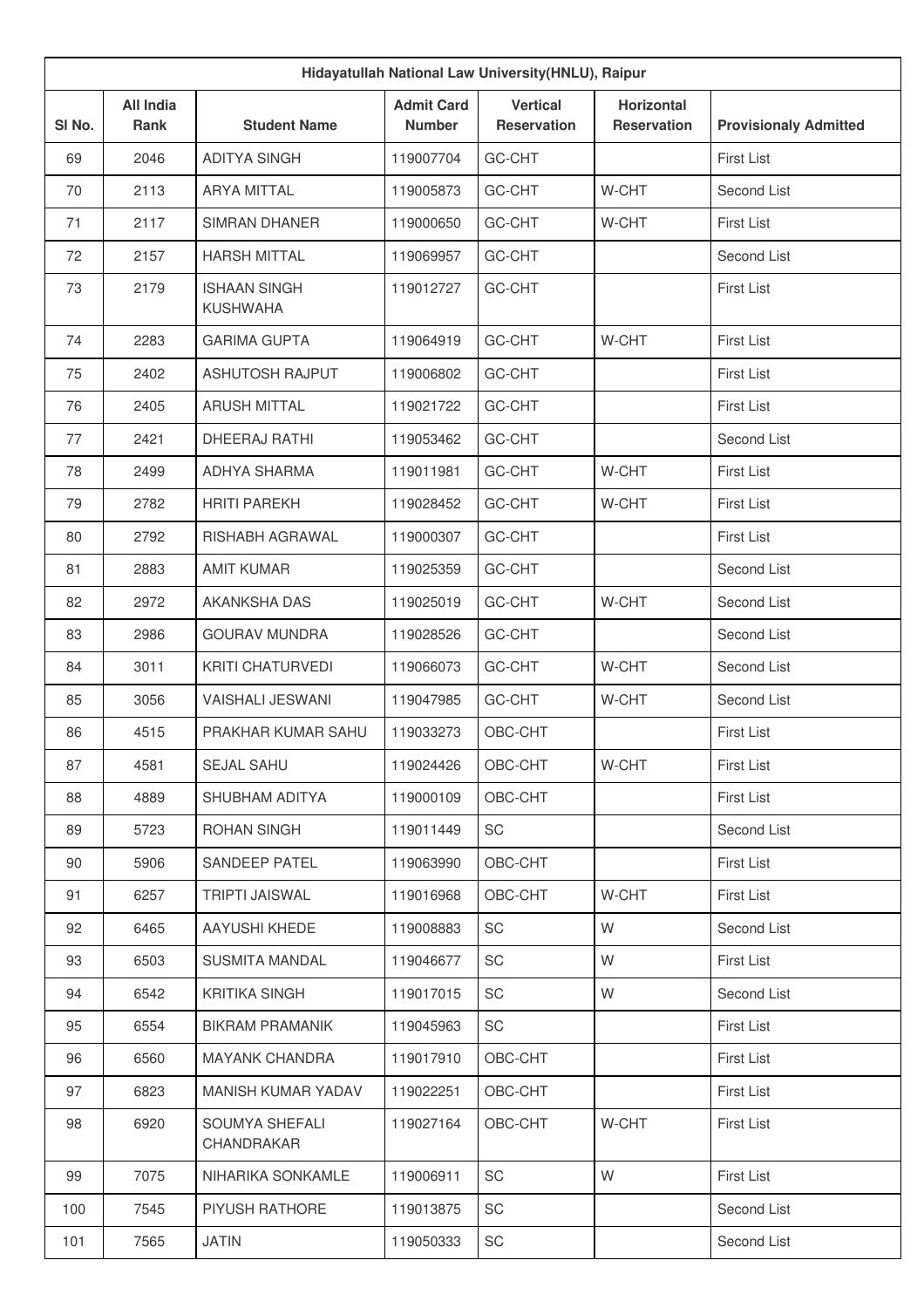| Hidayatullah National Law University(HNLU), Raipur |                                 |                                 |                                    |                                       |                                         |                              |  |
|----------------------------------------------------|---------------------------------|---------------------------------|------------------------------------|---------------------------------------|-----------------------------------------|------------------------------|--|
| SI No.                                             | <b>All India</b><br><b>Rank</b> | <b>Student Name</b>             | <b>Admit Card</b><br><b>Number</b> | <b>Vertical</b><br><b>Reservation</b> | <b>Horizontal</b><br><b>Reservation</b> | <b>Provisionaly Admitted</b> |  |
| 102                                                | 7786                            | <b>MANSI PIPAL</b>              | 119026768                          | <b>SC</b>                             | W                                       | Second List                  |  |
| 103                                                | 8276                            | <b>KHUSHBOO</b><br>CHANDRAKAR   | 119029342                          | OBC-CHT                               | W-CHT                                   | <b>First List</b>            |  |
| 104                                                | 8567                            | AASTHA GUSHINGA                 | 119027888                          | <b>ST</b>                             | W                                       | Second List                  |  |
| 105                                                | 8811                            | <b>ABHIJEET PRADHAN</b>         | 119020324                          | OBC-CHT                               |                                         | First List                   |  |
| 106                                                | 9151                            | AISHWARYA LAKHE                 | 119073538                          | OBC-CHT                               | W-CHT                                   | Second List                  |  |
| 107                                                | 10184                           | M ANOKBA PONGEN                 | 119073007                          | <b>ST</b>                             |                                         | Second List                  |  |
| 108                                                | 10386                           | <b>DILMOL SINGH SANDHU</b>      | 119031351                          | General                               | PWD <sup>*</sup>                        | <b>First List</b>            |  |
| 109                                                | 11121                           | SOPHIA SWEETY<br><b>HEMBROM</b> | 119026369                          | <b>ST</b>                             | W                                       | Second List                  |  |
| 110                                                | 11376                           | <b>AKSHANT MEENA</b>            | 119015851                          | <b>ST</b>                             |                                         | Second List                  |  |
| 111                                                | 11488                           | <b>ASTHA JOSHI</b>              | 119070277                          | <b>ST</b>                             | W                                       | Second List                  |  |
| 112                                                | 11822                           | <b>SHIVAM RAWAT</b>             | 119023102                          | <b>ST</b>                             |                                         | Second List                  |  |
| 113                                                | 11897                           | <b>RITIN AARSH KUJUR</b>        | 119027590                          | ST-CHT                                |                                         | Second List                  |  |
| 114                                                | 12518                           | <b>SACHIN K K</b>               | 119073456                          | General                               | PWD <sup>*</sup>                        | Second List                  |  |
| 115                                                | 14500                           | <b>RAVI RANJAN</b>              | 119007434                          | General                               | PWD <sup>*</sup>                        | <b>First List</b>            |  |
| 116                                                | 14663                           | <b>ANSHUL CHOUDHARY</b>         | 119035055                          | General                               | PWD*, W                                 | Second List                  |  |
| 117                                                | 15155                           | <b>OJASWI RAMTEKE</b>           | 119028281                          | SC-CHT                                | W-CHT                                   | <b>First List</b>            |  |
| 118                                                | 17754                           | AMNENDRA SINGH<br><b>TANDON</b> | 119022367                          | SC-CHT                                |                                         | <b>First List</b>            |  |
| 119                                                | 19733                           | <b>UMASHANKAR SIDAR</b>         | 119001658                          | ST-CHT                                |                                         | First List                   |  |
| 120                                                | 19753                           | AMAN SONWANI                    | 119060815                          | SC-CHT                                |                                         | First List                   |  |
| 121                                                | 19894                           | AYUSH MANDEKAR                  | 119017430                          | SC-CHT                                |                                         | First List                   |  |
| 122                                                | 21415                           | SHREYA MANDAVI                  | 119012578                          | ST-CHT                                | W-CHT                                   | First List                   |  |
| 123                                                | 22401                           | <b>AYUSHI SAHU</b>              | 119003869                          | GC-CHT                                | SAP DFF CH*,<br>W-CHT                   | Second List                  |  |
| 124                                                | 23670                           | <b>VIKASH NATTY</b>             | 119036544                          | ST-CHT                                |                                         | <b>First List</b>            |  |
| 125                                                | 23863                           | <b>MAHIMA SINGH KANWAR</b>      | 119049252                          | ST-CHT                                | W-CHT                                   | <b>First List</b>            |  |
| 126                                                | 24000                           | ADITYA BHATPAHRI                | 119012574                          | SC-CHT                                |                                         | First List                   |  |
| 127                                                | 24128                           | SOURABH MANHAR                  | 119000052                          | SC-CHT                                |                                         | <b>First List</b>            |  |
| 128                                                | 24231                           | LOPAMUDRA GARADIA               | 119006582                          | SC-CHT                                | W-CHT                                   | <b>First List</b>            |  |
| 129                                                | 25077                           | <b>SEEMA TANDEY</b>             | 119004362                          | SC-CHT                                | W-CHT                                   | <b>First List</b>            |  |
| 130                                                | 25568                           | <b>KRITI SORI</b>               | 119011885                          | ST-CHT                                | W-CHT                                   | First List                   |  |
| 131                                                | 26926                           | LIZA DHANANJAY                  | 119014390                          | ST-CHT                                | W-CHT                                   | <b>First List</b>            |  |
| 132                                                | 26968                           | KARAN SHAH KHUSHRO              | 119012032                          | ST-CHT                                |                                         | Second List                  |  |